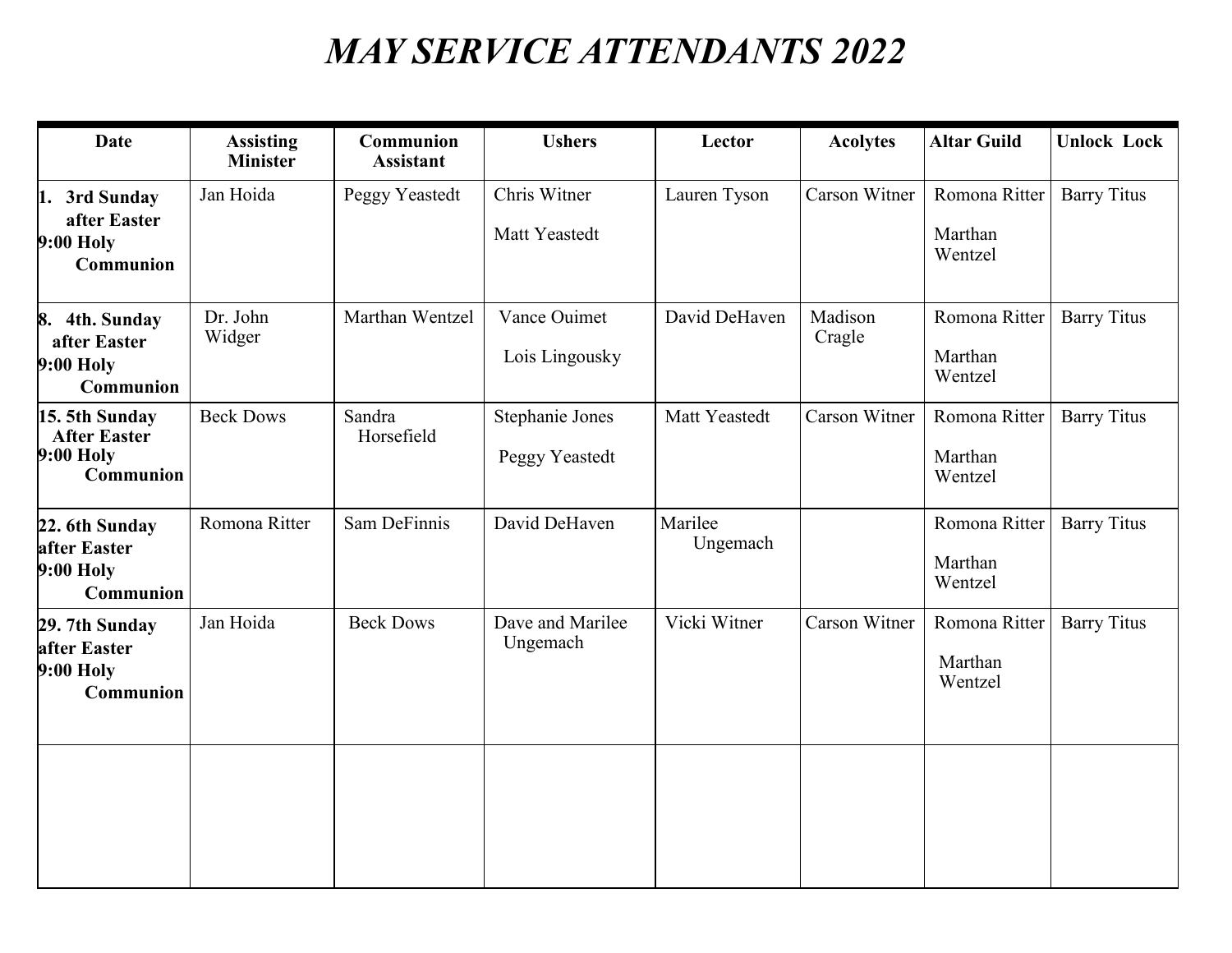## *MAY SERVICE ATTENDANTS 2022*

| <b>Date</b>                                                | <b>Assisting</b><br><b>Minister</b> | Communion<br><b>Assistant</b> | <b>Ushers</b>                     | Lector             | <b>Acolytes</b>   | <b>Altar Guild</b> | <b>Unlock Lock</b> |
|------------------------------------------------------------|-------------------------------------|-------------------------------|-----------------------------------|--------------------|-------------------|--------------------|--------------------|
| 2. Jan.<br>2nd Sunday<br>after<br><b>Christmas</b>         | Sharon Slowick                      | <b>Beck Dows</b>              | Stephanie Jones<br>Sam DeFinnis   | Marile<br>Ungemach |                   | Peggy<br>Yeastedt  | <b>Barry Titus</b> |
| 9. Jan.<br>The Baptism<br><sub>of</sub><br><b>Our Lord</b> | Jan Hoida                           | Marile<br>Ungemach            | Vance Ouimet<br>Peggy Yeastedt    | Lauren Tyson       | Madison<br>Cragle | Peggy<br>Yeastedt  | <b>Barry Titus</b> |
| 16. Jan.<br><b>Epiphany II</b>                             | Dr. Widger                          | Peggy Yeastedt                | David and Marilee<br>Ungemach     | Matt Yeastedt      |                   | Peggy<br>Yeastedt  | <b>Barry Titus</b> |
| 23. Jan.<br><b>Epiphany III</b>                            | <b>Beck Dows</b>                    | Sam DeFinnis                  | Lois Lingousky<br>Stephanie Jones | <b>Chuck East</b>  |                   | Peggy<br>Yeastedt  | <b>Barry Titus</b> |
| 30. Jan<br><b>Epiphany IV</b>                              | Romona Ritter                       | Jan Hoida                     | Vance Ouimet<br>Chris Witner      | David DeHaven      | Carson Witner     | Peggy<br>Yeastedt  | <b>Barry Titus</b> |
|                                                            |                                     |                               |                                   |                    |                   |                    |                    |